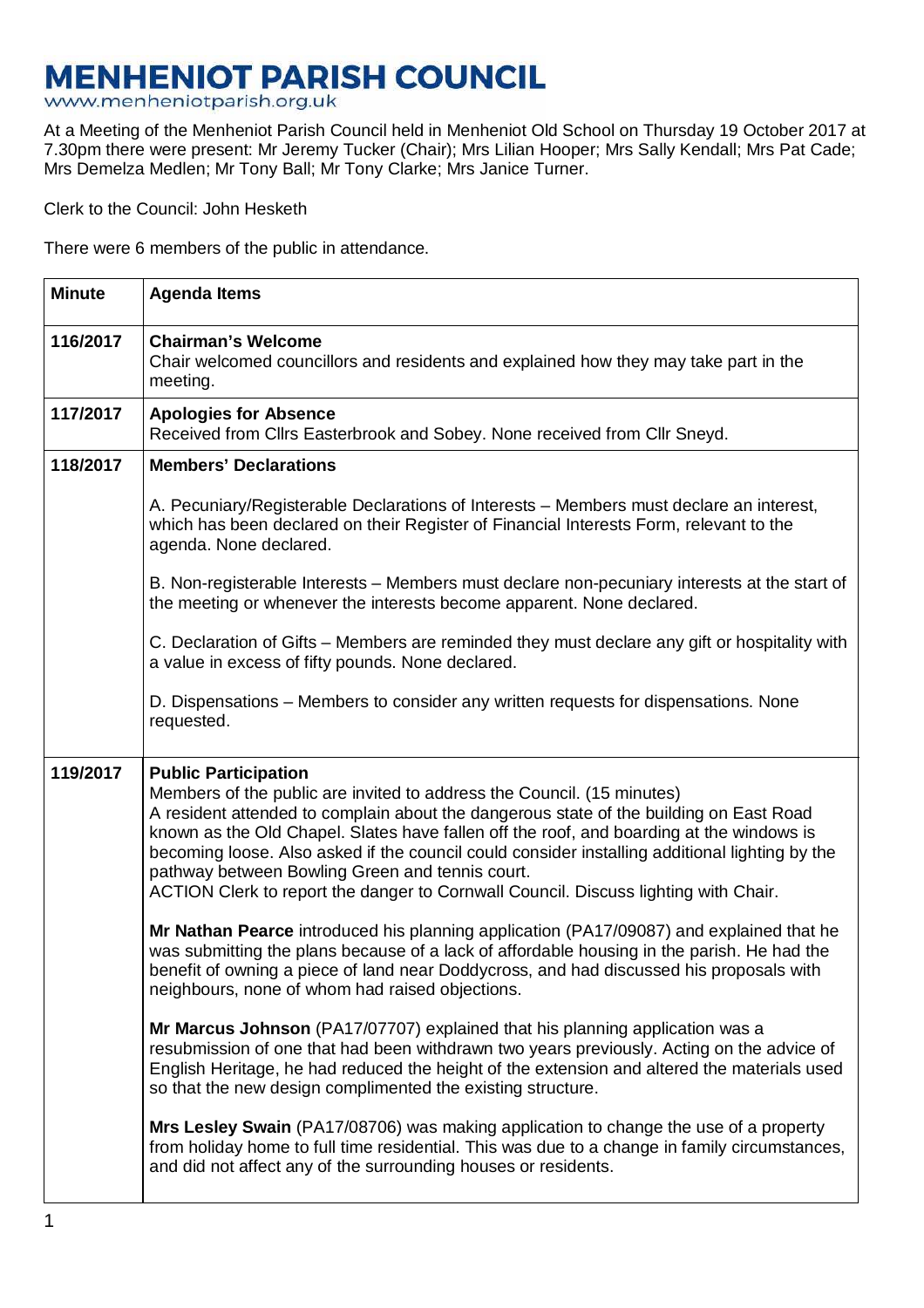|          | The Chair allowed Cllr Medlen to make application for a small donation.<br>It was RESOLVED to make a donation of £100 to Menheniot Scholl Association. Proposed<br>Cllr Turner. Seconded Cllr Clarke. All agreed.<br>Cllr Medlen left the meeting at 1948.                                                                                                                                                                                                                                                                                                                                                                                                                                                                                                                                                                                                                                                                                                                                                                                                                                                                                                                                                                                  |  |  |  |  |
|----------|---------------------------------------------------------------------------------------------------------------------------------------------------------------------------------------------------------------------------------------------------------------------------------------------------------------------------------------------------------------------------------------------------------------------------------------------------------------------------------------------------------------------------------------------------------------------------------------------------------------------------------------------------------------------------------------------------------------------------------------------------------------------------------------------------------------------------------------------------------------------------------------------------------------------------------------------------------------------------------------------------------------------------------------------------------------------------------------------------------------------------------------------------------------------------------------------------------------------------------------------|--|--|--|--|
|          | Councillor Phil Seeva's report was read by the Clerk.<br>CQC report on the Royal Cornwall Hospital at Treliske was supported across all parties at<br>Truro. There is a genuine collective desire to work with the NHS to see this problem fixed.<br>Newquay shortlisted for Spaceport. Visited New Mexico and the Mojave desert with a trade<br>delegation. The trip was funded by central government.<br>A38. Some progress has been made on funding a feasibility study for the dualling of the road<br>between Trerulefoot and Carkeel. This does not affect the funding for the Menheniot A38<br>junction which will be decided at the end of 2017.<br>Planning application PA17/03007 (Mr Simon Fitton). Have discussed this with the planning<br>officers, and the only way forward is for Mr Fitton to make an appeal to the independent<br>planning inspector. I will meet with Mr Fitton and explain how the appeal could work.<br>Planning application PA17/07889 (Butterdon Mill). Concerned that this is an unsuitable<br>development because of the increase in car journeys on and off the site close to a blind spot<br>on the A390. I have called this into the planning committee scheduled to sit on 4 December<br>2017. |  |  |  |  |
| 120/2017 | <b>Minutes of Meeting</b><br>Councillors RESOLVED to accept the following minutes as a true and accurate record. 21<br>September 2017. Proposed Cllr Clarke. Seconded Cllr Kendall. All agreed.                                                                                                                                                                                                                                                                                                                                                                                                                                                                                                                                                                                                                                                                                                                                                                                                                                                                                                                                                                                                                                             |  |  |  |  |
| 121/2017 | <b>Matters Arising from the Minutes</b><br>Update on progress with traveller's site at Horningtops (PS)<br>Cllr Tucker updated the meeting briefly with contact he had made with CC Planners about<br>the potential problems with using a padlock with security code to gain access to the site. Cllr<br>Clarke asked that Cllr Seeva speak to him about further developments on the traveller's<br>transit site at Horningtops. Cllr Tucker had been in touch with Davina Pritchard, Principal<br>Development Officer at Cornwall Council, to register concerns.<br>Installation of new gate on playing field (AC)<br>See Item 126E below.                                                                                                                                                                                                                                                                                                                                                                                                                                                                                                                                                                                                 |  |  |  |  |
| 122/2017 | Correspondence<br>Letter from Cornwall Air Ambulance requesting donation.<br>A<br>It was RESOLVED to make a donation of £100 to CAA. Proposed Cllr Kendall. Seconded<br>Cllr Tucker. All agreed.<br>Email from Demelza Medlen requesting contribution to fireworks event.<br>В<br>Item resolved previously.                                                                                                                                                                                                                                                                                                                                                                                                                                                                                                                                                                                                                                                                                                                                                                                                                                                                                                                                 |  |  |  |  |
| 123/2017 | <b>Planning Matters</b><br>To agree the parish council's response to Cornwall Council consultations on new<br>A<br>planning applications received before the agenda was finalised:<br>21.09.17 PA17/08616<br>Applicant: - Mr & Mrs Rod Smith<br>Location: Roseland Cottage Road From Plymouth Road To The Laurels Menheniot PL14<br>3PQ<br>Proposal: Replacement roof over existing Garage to form new Annexe accommodation to<br>main dwelling.<br>It was RESOLVED to support this application. Proposed Cllr Hooper. Seconded Cllr Clarke.<br>All agreed. In making their decision, Cllr Hooper informed the meeting that she had visited<br>the site and found that because of the location of the property and the siting of the garage,<br>there would be no impact on the residential amenity. Supporting the application complies                                                                                                                                                                                                                                                                                                                                                                                                    |  |  |  |  |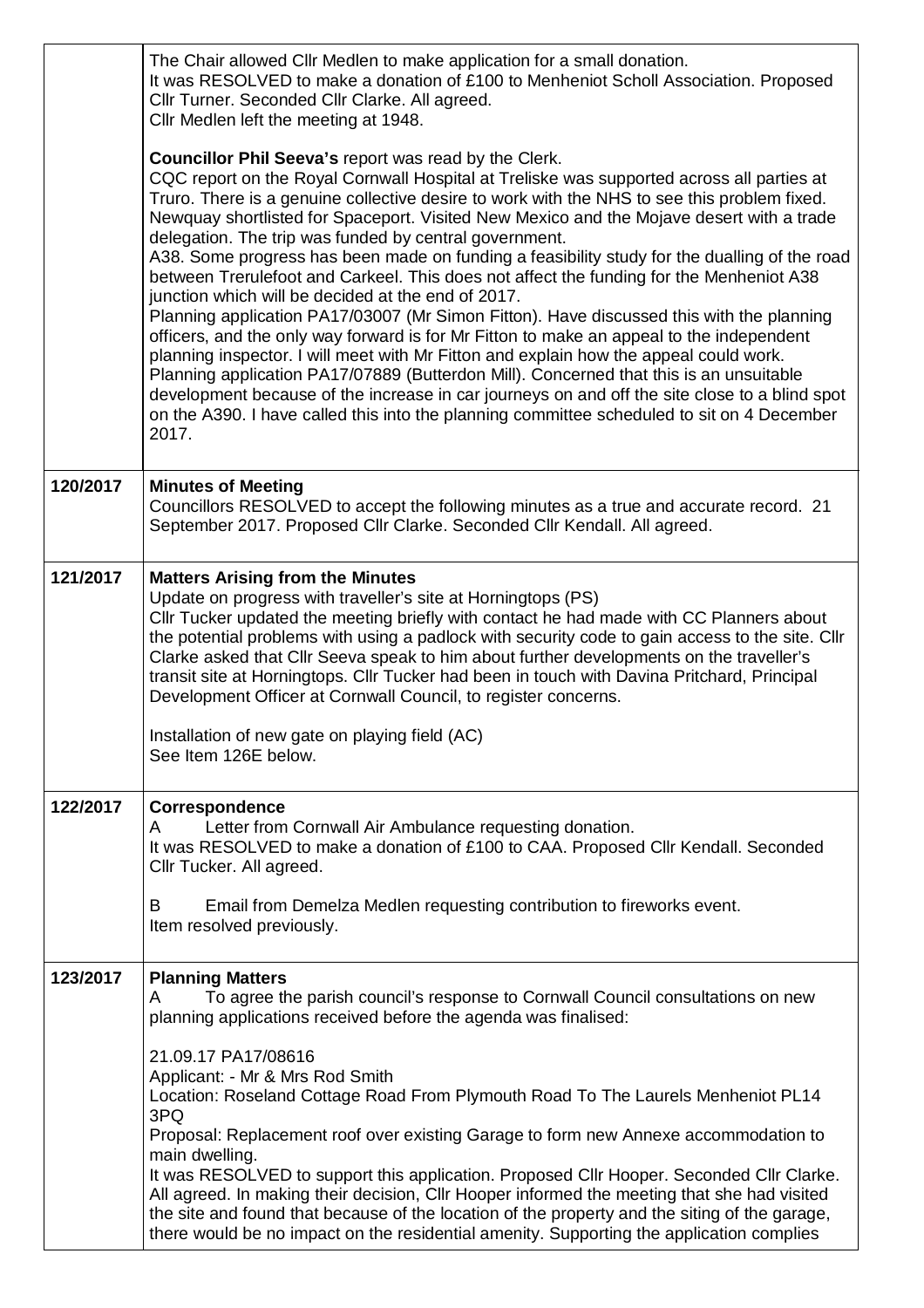with Policy 21, sC of the Cornwall Local Plan, by increasing building density and taking into account the character of the surrounding area.

## 23.10.17 PA17/09087

Applicant: Mr And Mrs N Pearce

Location: Trenodden Farm Road From Parsons Pool To Trerulefoot Trerulefoot PL14 3RE Proposal: Application for proposed local needs dwelling and garage, installation of septic tank and formation of drive.

It was RESOLVED to support this application. Proposed Cllr Ball. Seconded Cllr Tucker. All agreed. Councillors noted that there is a lack of affordable housing in the parish, and that this application meets a local need and complies with Policy 9 of the CLP. The applicant had provided evidence of local need and connection from Help to Buy South West. By designating the house in this way, there would be restrictions on its future sale price so that it would remain affordable to local people.

## 13.10.17 PA17/07707

Applicant: Mr Marcus Johnson

Location: Stable Barn Blackadon Farm Horningtops Liskeard Cornwall PL14 3PY Proposal: Proposed rear extension and front porch to dwelling and new dormer roof to existin bedroom.

It was RESOLVED to support this application. Proposed Cllr Tucker. Seconded Cllr Tuner. All agreed. Councillors noted that because of the location of the property and the siting of the extension, there would be no impact on the residential amenity. Supporting the application complies with Policy 21, sC of the Cornwall Local Plan, by increasing building density and taking into a the character of the surrounding area.

## 13.10.17 PA17/08706

Applicant: Mrs Lesley Swain

Location: Skiber Wora Trenant Barn

Proposal: Use of holiday unit as residential dwelling.

It was RESOLVED to support this application. Proposed Cllr Turner. Seconded Cllr Clarke. All agreed. In making their decision, councillors noted that the only changes proposed were to extend the period of usage, and consequently there would no impact on the residential amenity.

#### 13.10.17 PA17/02740/PREAPP

Applicant: Premier Inn Hotels Ltd

Location: Premier Travel Inn Haviland Road Liskeard Cornwall PL14 3FG

Proposal: Pre-application for 19 additional hotel rooms and ancillary car park.

Councillors discussed the draft application, and welcomed it in principle, as presented to them. Prior to their discussion, the Chair explained that the council's opinion on the proposal would not predetermine any final decision and that they would only come to a conclusion about the scheme after they had listened to a full debate which would take place when the full application had been received.

B Any applications received by Cornwall Council by the time of the meeting. Information only. None received.

C Planning applications approved by Cornwall Council – Information only. 15.09.2017 PA17/06185 APPROVED

Applicant: Mr Peter Nuttall

Location: Troutbeck Farm A390 Between South West Of Trebeigh And Southern Road Roundabout St Ive PL14 3ND

Proposal: First floor rear extension including raised terrace area.

15.09.2017 PA17/06881 APPROVED

Applicant: Mr Colin Maddever

Location: Land At Trehurst Farm Menheniot Cornwall

Proposal: Construction of agricultural and equine building together with sand school and associated yard area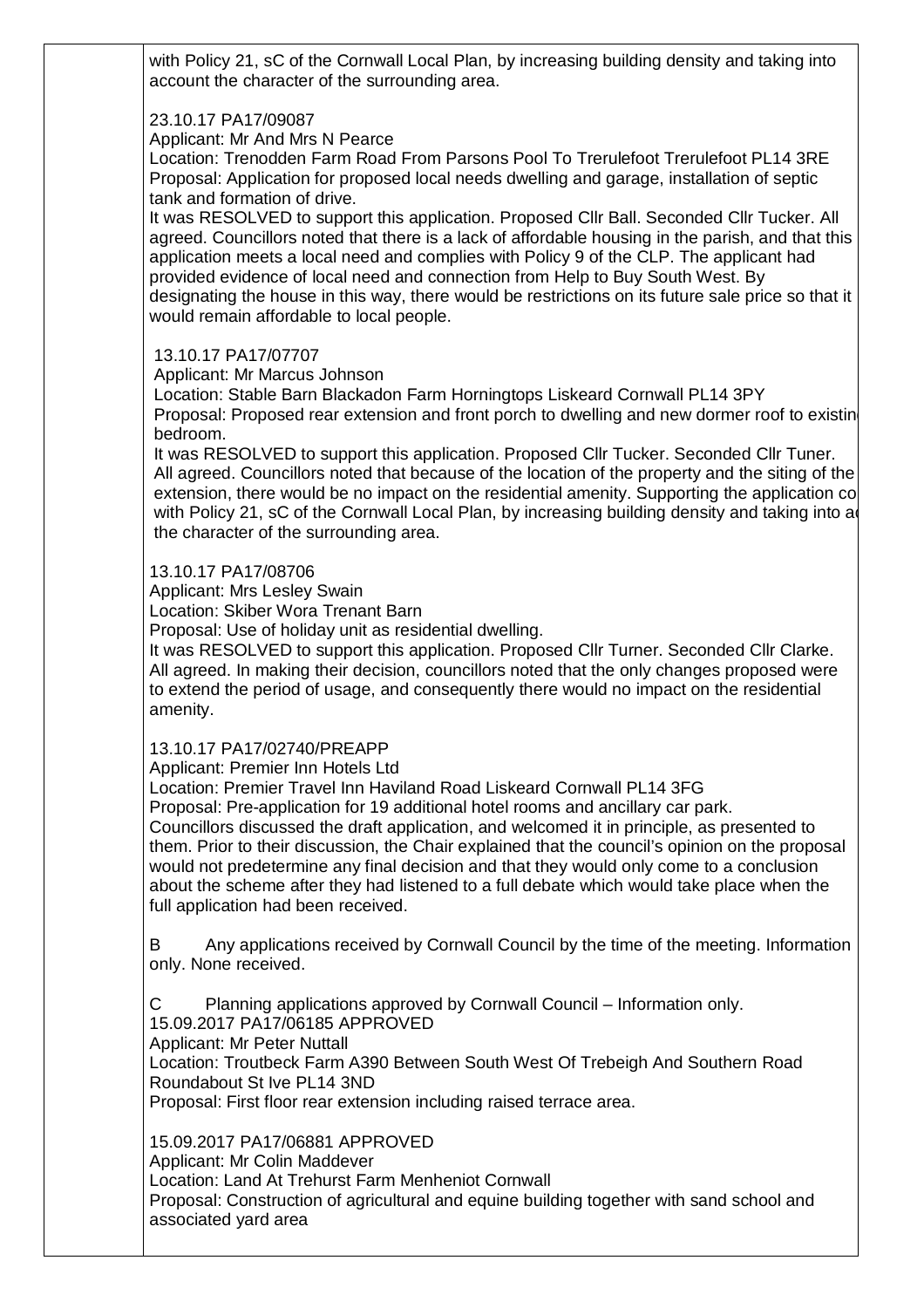|          | D<br>Information only.<br>Applicant: Mr Simon Fitton<br>dwelling                                                                                                                                                                                                                                                                                                  | 19.09.2017 PA17/03007 REFUSED                                                                                    | Planning applications refused by Cornwall Council or withdrawn by the applicant.<br>Location: Crossways Menheniot Liskeard Cornwall PL14 3RF<br>Proposal: Change of use of agricultural land for the formalisation of a temporary residential |           |              |           |  |  |  |
|----------|-------------------------------------------------------------------------------------------------------------------------------------------------------------------------------------------------------------------------------------------------------------------------------------------------------------------------------------------------------------------|------------------------------------------------------------------------------------------------------------------|-----------------------------------------------------------------------------------------------------------------------------------------------------------------------------------------------------------------------------------------------|-----------|--------------|-----------|--|--|--|
|          | E                                                                                                                                                                                                                                                                                                                                                                 | <b>Planning Appeals: None</b>                                                                                    |                                                                                                                                                                                                                                               |           |              |           |  |  |  |
| 124/2017 | <b>Financial Matters</b><br>It was RESOLVED to accept the payment schedule and agree payment. Proposed<br>A<br>Cllr Turner. Seconded Cllr Clarke. All agreed.                                                                                                                                                                                                     |                                                                                                                  |                                                                                                                                                                                                                                               |           |              |           |  |  |  |
|          | Payments Schedule                                                                                                                                                                                                                                                                                                                                                 |                                                                                                                  | Oct 2017                                                                                                                                                                                                                                      | Period    | 7            |           |  |  |  |
|          | Date                                                                                                                                                                                                                                                                                                                                                              | Payee                                                                                                            | <b>Description</b>                                                                                                                                                                                                                            | CQ        |              | £         |  |  |  |
|          | 19/10/2017                                                                                                                                                                                                                                                                                                                                                        | Rob Craig                                                                                                        | Grounds maintenance                                                                                                                                                                                                                           | 1722      | £            | 670.00    |  |  |  |
|          | 19/10/2017                                                                                                                                                                                                                                                                                                                                                        | Gerry Construction                                                                                               | Gate installation                                                                                                                                                                                                                             | 1723      | £            | 390.00    |  |  |  |
|          | 31/10/2017                                                                                                                                                                                                                                                                                                                                                        | John Hesketh                                                                                                     | <b>Salary</b>                                                                                                                                                                                                                                 | 1724      | $\mathbf{E}$ | 522.00    |  |  |  |
|          | 19/10/2017                                                                                                                                                                                                                                                                                                                                                        | Easy Gate Ltd                                                                                                    | Replacement gate                                                                                                                                                                                                                              | 1725      | £            | 864.00    |  |  |  |
|          |                                                                                                                                                                                                                                                                                                                                                                   |                                                                                                                  |                                                                                                                                                                                                                                               |           |              |           |  |  |  |
|          |                                                                                                                                                                                                                                                                                                                                                                   |                                                                                                                  |                                                                                                                                                                                                                                               |           |              |           |  |  |  |
|          |                                                                                                                                                                                                                                                                                                                                                                   |                                                                                                                  |                                                                                                                                                                                                                                               |           |              |           |  |  |  |
|          | All cheque payments today                                                                                                                                                                                                                                                                                                                                         |                                                                                                                  |                                                                                                                                                                                                                                               |           | £            | 2,446.00  |  |  |  |
|          |                                                                                                                                                                                                                                                                                                                                                                   |                                                                                                                  |                                                                                                                                                                                                                                               |           |              |           |  |  |  |
|          | B<br>Direct Bank Payment & Receipts. For information.                                                                                                                                                                                                                                                                                                             |                                                                                                                  |                                                                                                                                                                                                                                               |           |              |           |  |  |  |
|          |                                                                                                                                                                                                                                                                                                                                                                   |                                                                                                                  |                                                                                                                                                                                                                                               |           |              |           |  |  |  |
|          | <b>Bank Payments Schedule</b>                                                                                                                                                                                                                                                                                                                                     |                                                                                                                  | Sep 2017                                                                                                                                                                                                                                      | Period    | 6            |           |  |  |  |
|          | <b>Date</b>                                                                                                                                                                                                                                                                                                                                                       | Payee                                                                                                            | <b>Description</b>                                                                                                                                                                                                                            | Pay       |              | £         |  |  |  |
|          | 01/09/2017                                                                                                                                                                                                                                                                                                                                                        | South West Water                                                                                                 | Allotments water                                                                                                                                                                                                                              | <b>DD</b> |              | 20.79     |  |  |  |
|          | 01/09/2017                                                                                                                                                                                                                                                                                                                                                        | South West Water                                                                                                 | <b>Toilets Water</b>                                                                                                                                                                                                                          | DD        |              | 372.58    |  |  |  |
|          | 19/09/2017                                                                                                                                                                                                                                                                                                                                                        | <b>EDF</b>                                                                                                       | Electricity                                                                                                                                                                                                                                   | <b>DD</b> |              | 61.13     |  |  |  |
|          | 19/09/2017                                                                                                                                                                                                                                                                                                                                                        | <b>EDF</b>                                                                                                       | Electricity                                                                                                                                                                                                                                   | DD        | £            | 61.67     |  |  |  |
|          | £<br>516.17<br>All bank payments this period                                                                                                                                                                                                                                                                                                                      |                                                                                                                  |                                                                                                                                                                                                                                               |           |              |           |  |  |  |
|          |                                                                                                                                                                                                                                                                                                                                                                   |                                                                                                                  |                                                                                                                                                                                                                                               |           |              |           |  |  |  |
|          | <b>Bank Receipts Schedule</b>                                                                                                                                                                                                                                                                                                                                     |                                                                                                                  | Oct 2017                                                                                                                                                                                                                                      | Period    | 6            |           |  |  |  |
|          | <b>Date</b>                                                                                                                                                                                                                                                                                                                                                       | Payer                                                                                                            | <b>Description</b>                                                                                                                                                                                                                            |           |              | £         |  |  |  |
|          | 04/09/2017                                                                                                                                                                                                                                                                                                                                                        | <b>Cornwall Council</b>                                                                                          | Precept & CTS                                                                                                                                                                                                                                 |           | £            | 13,179.10 |  |  |  |
|          | 11/09/2017                                                                                                                                                                                                                                                                                                                                                        | Lloyds Bank                                                                                                      | Interest                                                                                                                                                                                                                                      |           | £            | 4.24      |  |  |  |
|          | All bank receipts this period                                                                                                                                                                                                                                                                                                                                     |                                                                                                                  |                                                                                                                                                                                                                                               |           | £            | 13,183.34 |  |  |  |
|          | Bank Reconciliation. - previously circulated. Clerk gave bank holdings as<br>C<br>£25,156.40 and £86,206.54 at 30 September 2017.<br>Councillor Turner reviewed a sample of bank payments from the previous month.<br>D                                                                                                                                           |                                                                                                                  |                                                                                                                                                                                                                                               |           |              |           |  |  |  |
| 125/2017 | <b>Clerk's Administration</b><br>Consultation of new boundaries<br>A<br>Clerk explained that the next stage in the review of local divisional boundaries was a public<br>consultation that would last until 19 February 2018. There is a link to the boundary<br>commission's home page on the front page of the council's website.<br>www.menheniotparish.org.uk |                                                                                                                  |                                                                                                                                                                                                                                               |           |              |           |  |  |  |
| 126/2017 | <b>Councillors' Reports</b><br>A<br>B                                                                                                                                                                                                                                                                                                                             | <b>Cllr Demelza Medlen</b><br>Skateboard park progress. No report presented.<br>Cllrs Tony Ball & Demelza Medlen |                                                                                                                                                                                                                                               |           |              |           |  |  |  |